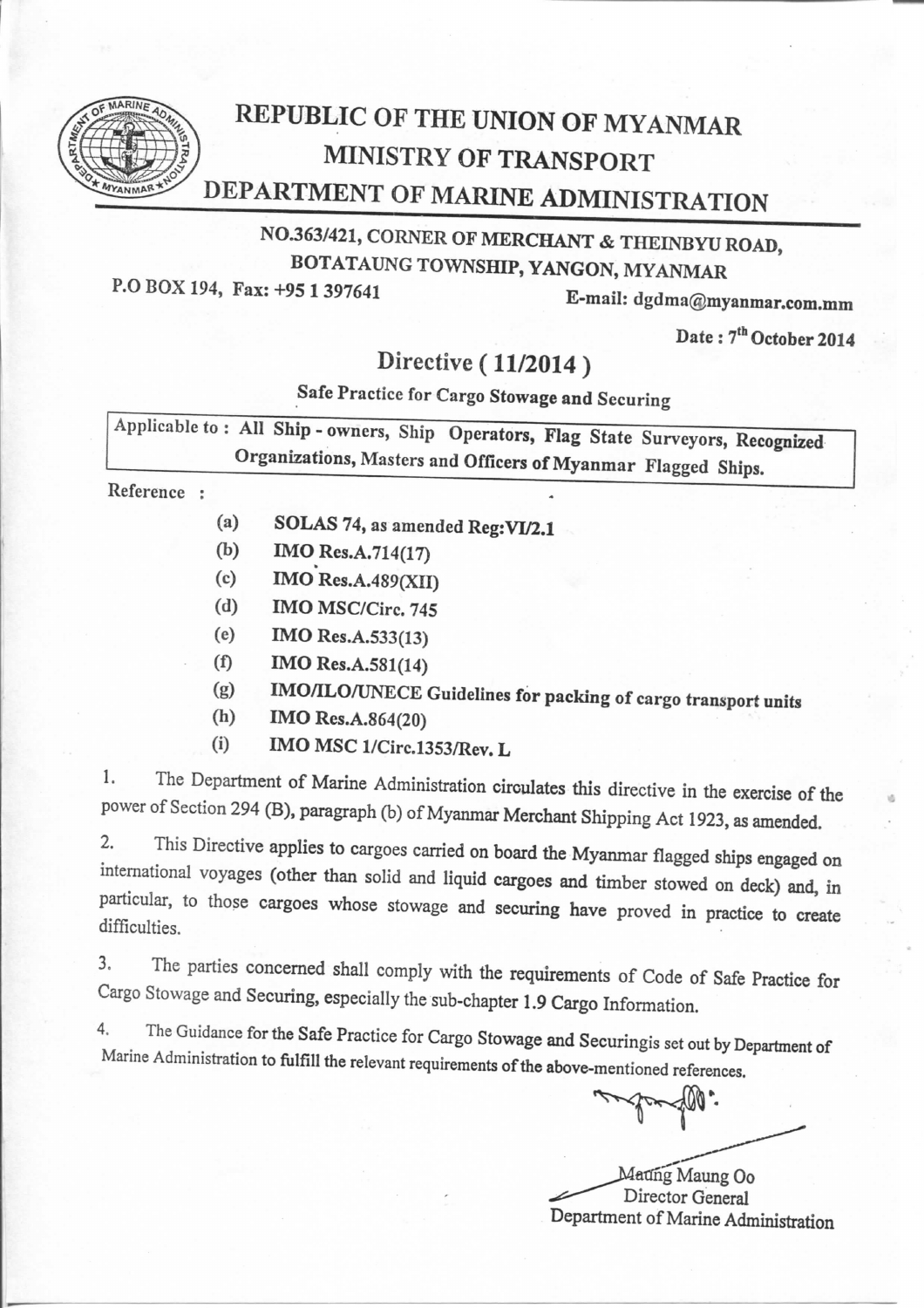



# **GUIDANCE FOR THE SAFE PRACTICE FOR CARGO STOWAGE AND SECURING**



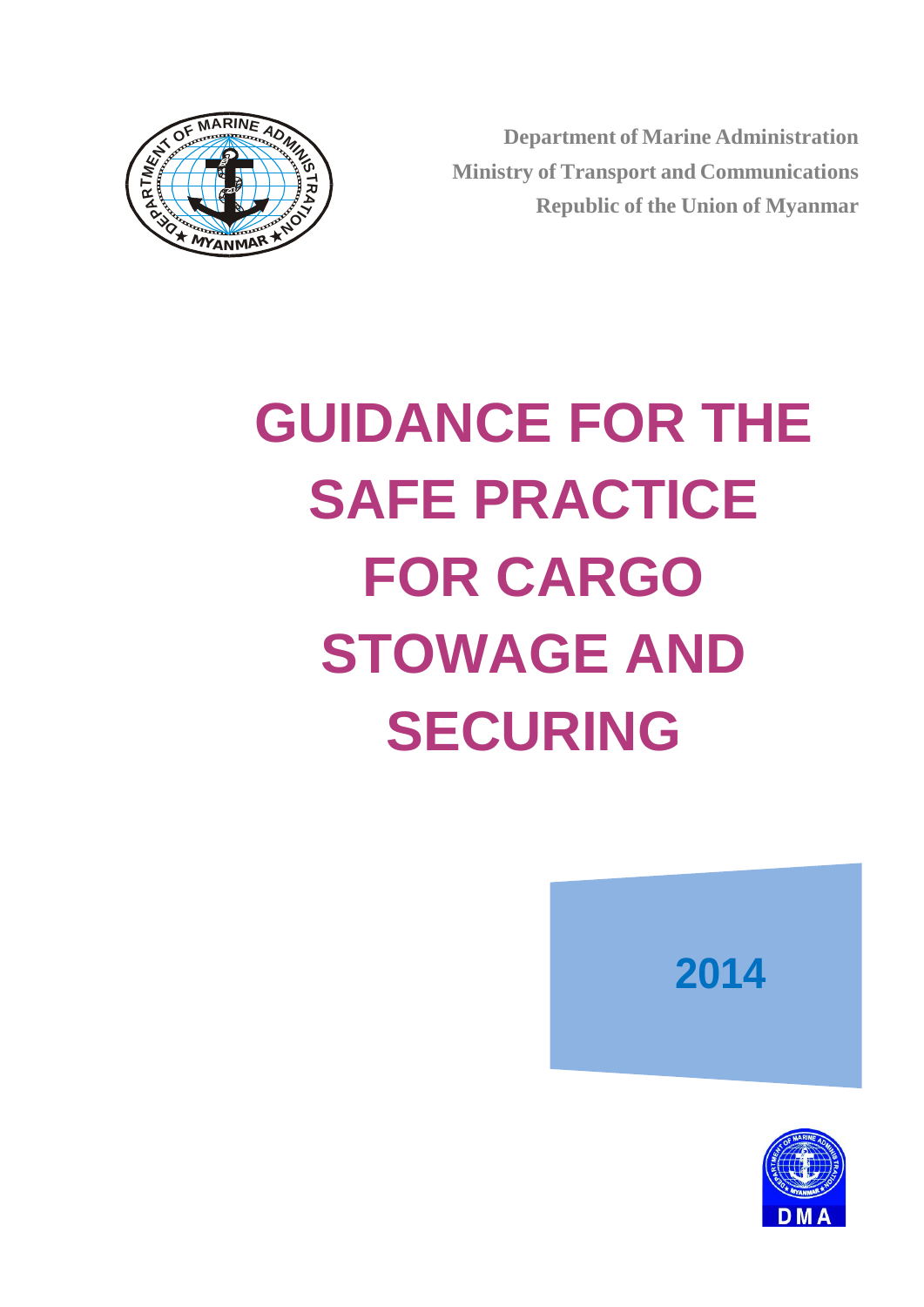#### **Introduction**

1. This Guidance for the Safe Practice for Cargo Stowage and Securing applies to shipping companies and their employed on Myanmar flagged ships.

2. The primary purpose is to ensure that all cargo units, including containers, are loaded, stowed and secured throughout the voyage in accordance with the ship's approved cargo securing manual.

3. Administration directs that measures are established by shipping companies and ship masters in accordance with Chapter VI and VII of the International Convention for the Safety of Life at Sea (SOLAS), 1974 as amended*.*

4. This Guidance for the Safe Practice for Cargo Stowage and Securing is set out on 7<sup>th</sup> October 2014 according to the directive 11/2014 in the exercise of the power of Section 294 (B), paragraph (b) of Myanmar Merchant Shipping Act 1923, as amended.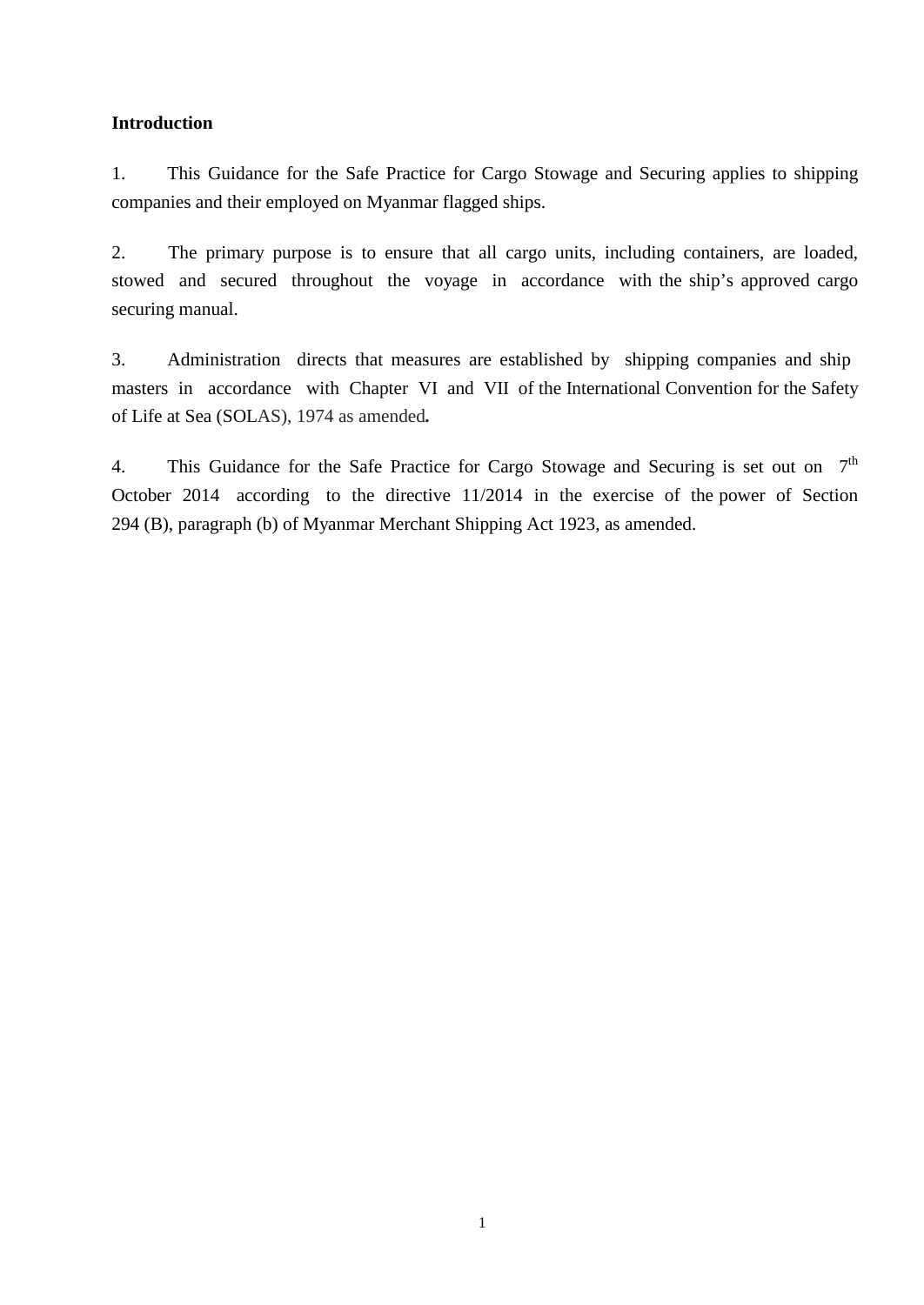## **Guidance for the Safe Practice for Cargo Stowage and Securing**

#### **CONTENTS**

| 3  |
|----|
| 3  |
| 3  |
| 3  |
| 3  |
| 4  |
| 4  |
| 5  |
| 5  |
| 15 |
| 16 |
| 18 |
| 18 |
| 19 |
|    |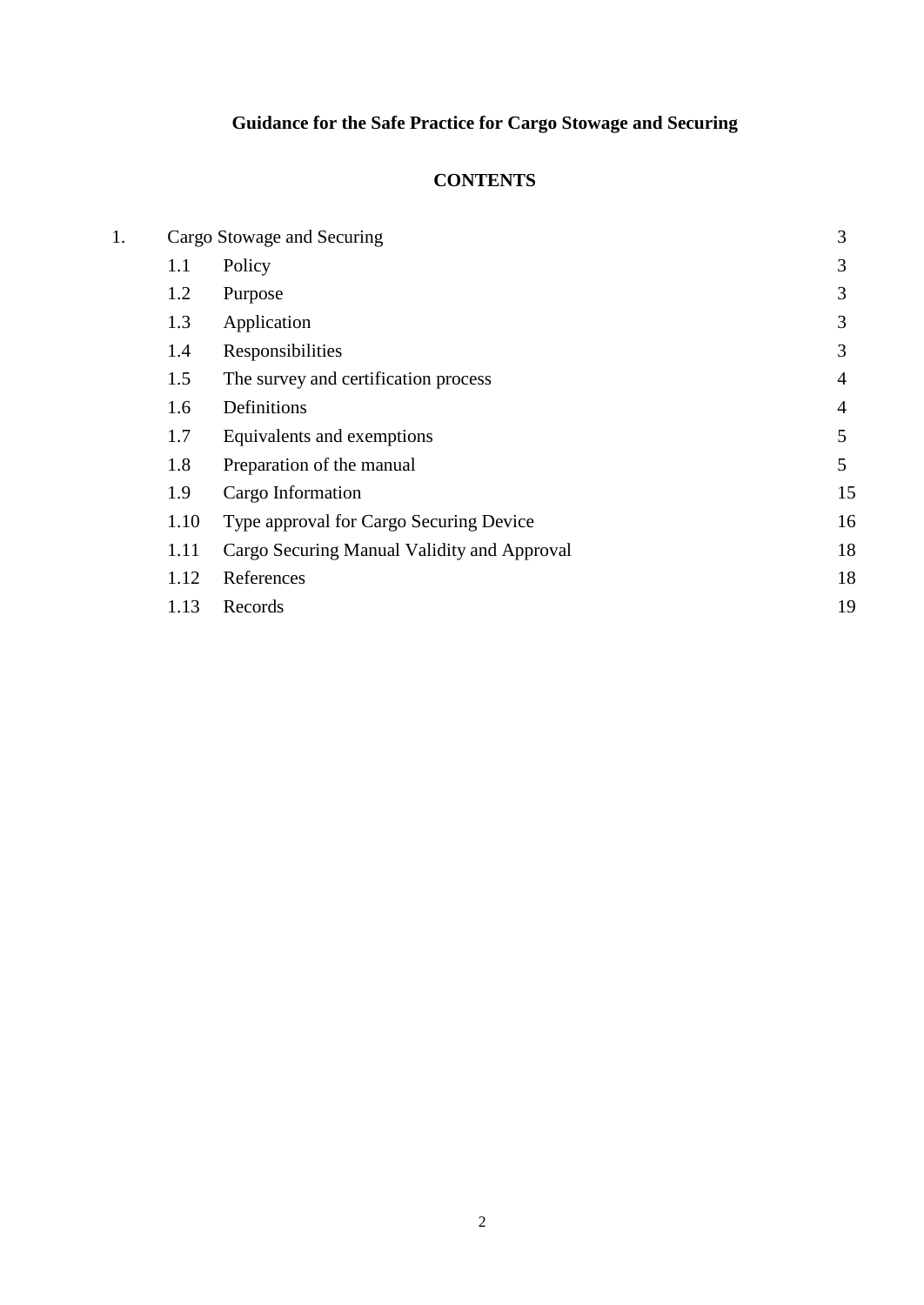#### **Guidance for the Safe Practice for Cargo Stowage and Securing**

#### **1. CARGO STOWAGE AND SECURING**

#### **1.1 Policy**

To implement cargo stowage and securing for safe carriage in an efficient and effective manner in accordance with Chapter VI and VII of the International Convention for the Safety of Life at Sea (SOLAS), 1974 as amended.

#### **1.2. Purpose**

To ensure that all cargo units, including containers, are loaded, stowed and secured throughout the voyage in accordance with the ship's approved cargo securing manual.

#### **1.3. Application**

- **1.3.1** This procedure applies to;
	- (a) the stowing and securing of cargoes in a Myanmar Flagged ship ,
	- (b) a cargo unit or cargo transport unit packed or being packed for transport on a ship referred to in (a).
- **1.3.2** This procedure does not apply to bulk cargoes of solid, liquid or gaseous nature.

#### **1.4. Responsibilities**

#### **1.4.1.** The **Ship's Master** is responsible for

**.1** receiving cargo information from the Shipper, appropriate information on the cargo sufficiently in advance of loading to enable the precautions which may be necessary for proper stowage and safe carriage of the cargo to be put into effect before commencement of loading of cargo at a port.

The cargo information is to include;

- (a) a general description of the cargo;
- (b) the gross mass of the cargo or of the cargo units;
- (c) any relevant special properties of the cargo; and
- (d) the information specified in paragraph 1.9 of this procedure.
- **.2** performing cargo, cargo units and cargo transport units carried on or under deck must be so loaded, stowed and secured as to prevent as far as is practicable, thorough out the voyage, damage or hazard to the ship and the persons on board, and loss of cargo overboard.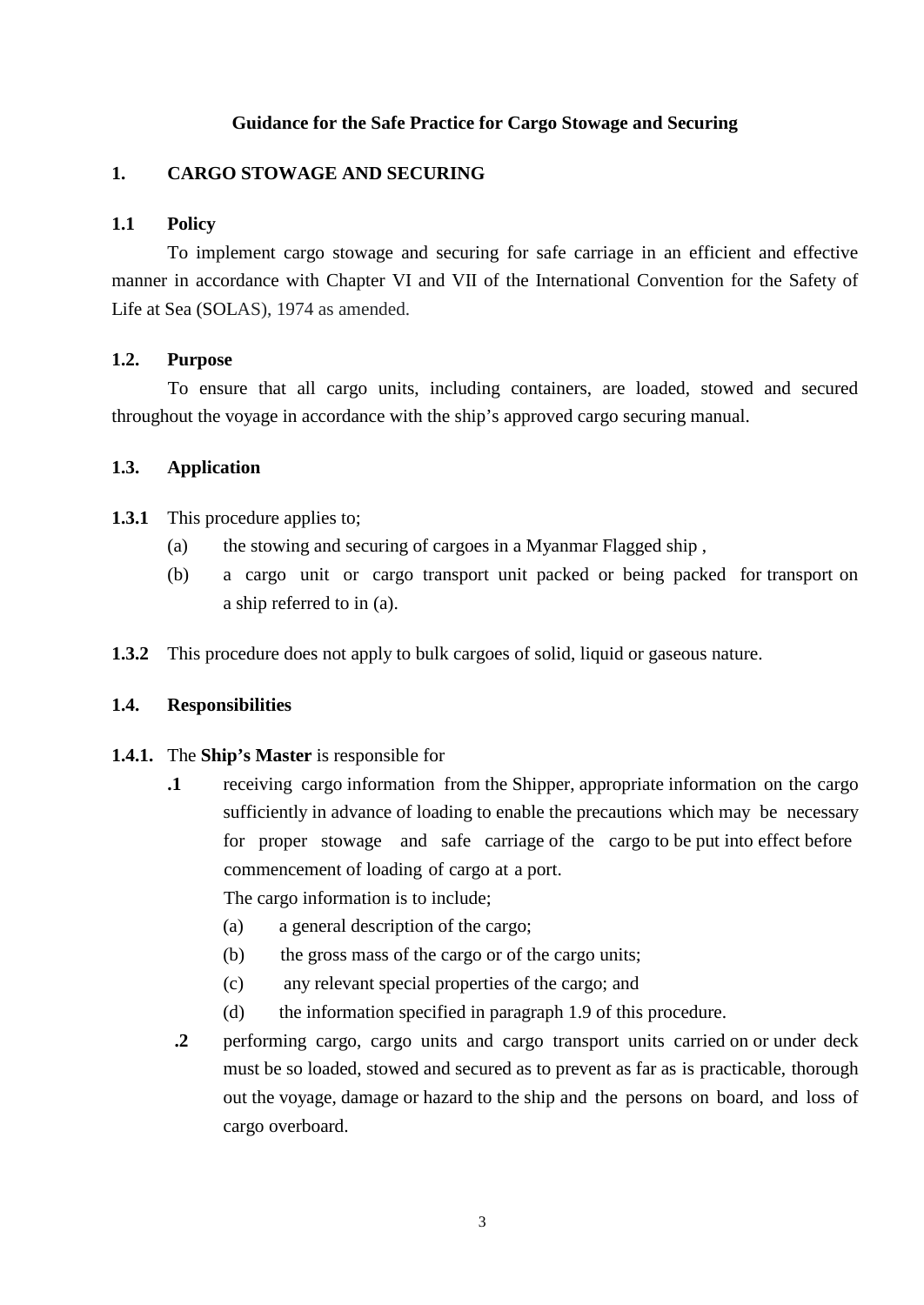#### **1.5. The survey and certification process**

- .1 The ship owner or ship agent request for Approval of a Cargo Securing Manual to Director (Nautical Division).
- .2 Director (Nautical Division) assigns the Surveyor and date of survey and sent it to survey section for billing and keeping the records after application is received and registered.
- .3 The surveyor arrange to conduct survey with the applicants.
- .4 The Surveyor conducts the survey and it shall be as evidence that the ship is capable of complying with specific requirements of Code of Safe Practice for Cargo Stowage and Securing.
- .5 Upon satisfactory completion of the survey, the surveyor prepares the necessary survey reports. The survey section and surveyor prepares the relevant Cargo Securing Manual to verify before sending it to Director (Nautical Division).
- .6 Director ( Nautical Division ) checks the Cargo Securing Manual before sending it to Director General. The Cargo Securing Manual is signed by Director General or the Director in the absence of Director General.
- .7 The survey section files the office copy of the Cargo Securing Manual, survey records and billing documents.

#### **1.6 Definitions**

- **1.6.1 Administration** means Department of Marine Administration for performance of executive duties.
- **1.6.2 Survey:** A general view, examination, or description of someone or something.
- **1.6.3 CSS Code** means the Code of Safe Practice for Cargo Stowage and Securing (including the Annexes and Appendixes thereto), published by the IMO.

#### **1.7 Equivalents and exemptions**

#### **1.7.1 Equivalents**

 If a provision of the CSS Code or this Procedure requires a particular fitting, material, appliance or apparatus or type thereof to be fitted or carried in a ship, or particular provision to be made in relation to a ship or its equipment or in relation to a cargo, the Surveyor may, upon written request, allow a modification or variation of that requirement if satisfied that the fitting, material, appliance or apparatus or type thereof or other provision so allowed is at least as effective as that required by the CSS Code or this Part.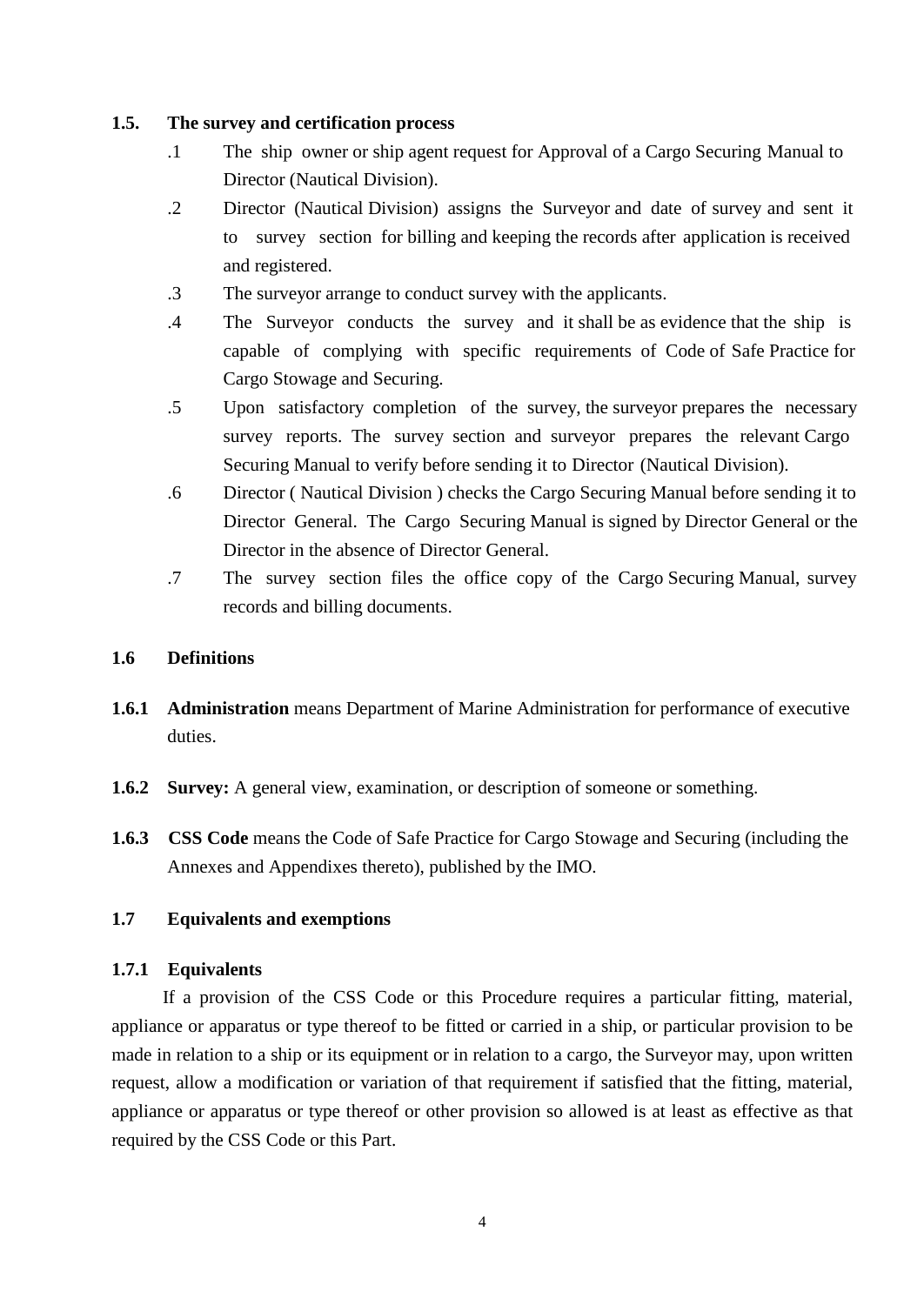#### **1.7.2 Exemptions**

The Surveyor will, upon written request, if satisfied that compliance with a requirement of the CSS Code or this Procedure would in a particular case be unreasonable or impracticable, allow exemption in relation to a ship or a cargo from compliance with such requirement or provision to such extent and subject to such conditions as that officer determines.

#### **1.7.3 Exemptions and Equivalents not to contravene SOLAS**

The Survey must not allow an equivalent under 1.7.1 or give an exemption under 1.7.2 if it would contravene SOLAS.

#### **1.8. Preparation of the manual**

The Cargo Securing Manual shall be written in English language and developed, taking into account the recommendations given as follows,

#### **1 GNEREAL**

#### **1.1 Definitions**

**1.1.1 Cargo securing devices** are all fixed and portable devices used to secure and support cargo units.

**1.1.2 Maximum securing load (MSL)** is a term used to define the allowable load capacity for a device used to secure cargo to a ship. Safe working load (SWL) may be substituted for MSL for securing purposes, provided this is equal to or exceeds the strength defined by MSL.

**1.1.3 Standardized cargo** means cargo for which the ship is provided with an approved securing system based upon cargo units of specific types.

**1.1.4 Semi-standardized cargo** means cargo for which the ship is provided with a securing system capable of accommodating a limited variety of cargo units, such as vehicles, trailers, etc.

**1.1.5 Non-standardized cargo** means cargo which requires individual stowage and securing arrangements.

#### **1.2 General information**

**1.2.1** This chapter shall contain the following general statements:

- **.1** "The guidance given herein should by no means rule out the principles of good seamanship, neither can it replace experience in stowage and securing practice."
- **.2** "The information and requirements set forth in this Manual are consistent with the requirements of the vessel's trim and stability booklet, International Load Line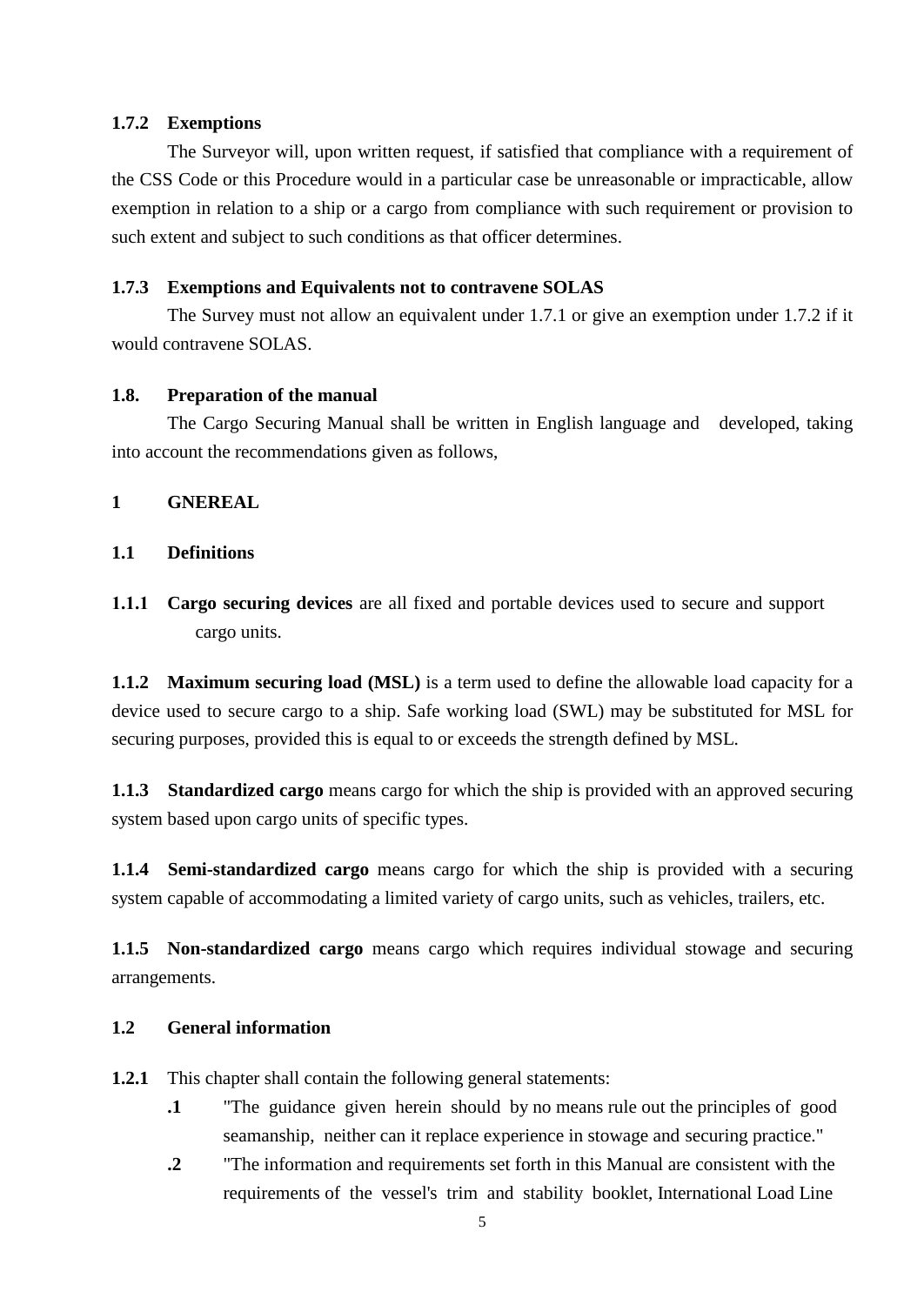Certificate ( 1966 ), the hull strength loading manual ( if provided ) and with the requirements of the International Maritime Dangerous Goods (IMDG) Code (if applicable)."

- **.3** "This Cargo Securing Manual specifies arrangements and cargo securing devices provided on board the ship for the correct application to and the securing of cargo units, containers, vehicles and other entities, based on transverse, longitudinal and vertical forces which mayarise during adverse weather and sea conditions."
- **.4** "It is imperative to the safety of the ship and the protection of the cargo and Personnel that the securing of the cargo is carried out properly and that only appropriate securing points or fittings should be used for cargosecuring."
- **.5** "The cargo securing devices mentioned in this manual should be applied so as to be suitable and adapted to the quantity, type of packaging, and physical properties of the cargo to be carried. When new or alternative types of cargo securing devices are introduced, the Cargo Securing Manual should be revised accordingly. Alternative cargo securing devices introduced should not have less strength than the devices being replaced."
- **.6** "There should be a sufficient quantity of reserve cargo securing devices on board the ship."
- **.7** "Information on the strength and instructions for the use and maintenance of each Specific type of cargo securing device, where applicable, is provided in this manual. The cargo securing devices should be maintained in a satisfactory condition. Items worn or damaged to such an extent that their quality is impaired should be replaced."
- **.8** The Cargo Safe Access Plan (CSAP) is intended to provide detailed information for persons engaged in work connected with cargo stowage and securing. Safe access should be provided and maintained in accordance

#### **2 SECURING DEVICES AND ARRANGEMENTS**

#### **2.1 Specification for fixed cargo securing devices**

This sub - chapter should indicate and where necessary illustrate the number, locations, type and MSL of the fixed devices used to secure cargo and should as a minimum contain the following information:

- **.1** a list and/or plan of the fixed cargo securing devices, which should be supplemented with appropriate documentation for each type of device as far as practicable. The appropriate documentation should include information as applicable regarding:
	- .1 name of manufacturer;
	- .2 type designation of item with simple sketch for ease of identification;
	- .3 material(s);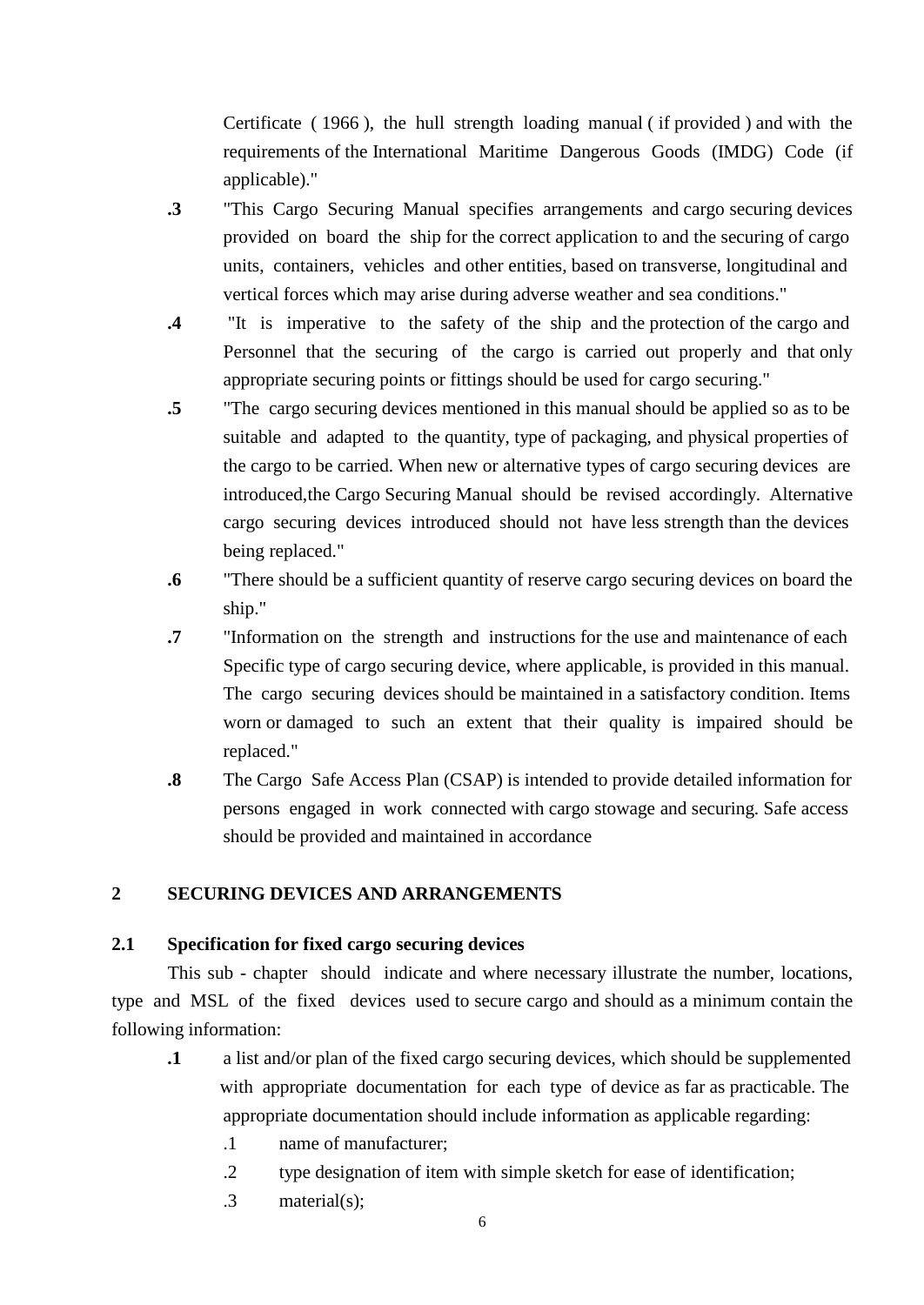- .4 identification marking;
- .5 strength test result or ultimate tensile strength test result;
- .6 result of non destructive testing; and
- .7 Maximum Securing Load (MSL);
- **.2** fixed securing devices on bulkheads, web frames, stanchions, etc. and their types (e.g. pad eyes, eyebolts, etc.), where provided, including their MSL;
- **.3** fixed securing devices on decks and their types (e.g. elephant feet fittings, container fittings, apertures, etc.) where provided, including their MSL;
- **.4** fixed securing devices on deckheads, where provided, listing their types and MSL; and
- **.5** for existing ships with non-standardized fixed securing devices, the information on MSL and location of securing points is deemed sufficient.

#### **2.2 Specification for portable cargo securing devices**

This sub-chapter should describe the number of and the functional and design characteristics of the portable cargo securing devices carried on board the ship, and should be supplemented by suitable drawings or sketches if deemed necessary. It should contain the following information as applicable:

- **.1** a list for the portable securing devices, which should be supplemented with appropriate documentation for each type of device, as far as practicable. The appropriate documentation should include information as applicable regarding:
	- .1 name of manufacturer;
	- .2 type designation of item with simple sketch for ease of identification;
	- .3 material(s), including minimum safe operational temperature;
	- .4 identification marking;
	- .5 strength test result or ultimate tensile strength test result;
	- .6 result of non destructive testing; and
	- .7 Maximum Securing Load (MSL);
- **.2** container stacking fittings, container deck securing fittings, fittings for interlocking of containers, bridge-fittings, etc. their MSL and use;
- **.3** chains, wire lashings, rods, etc. their MSL and use;
- **.4** tensionless (e.g. turnbuckles, chain tensionless, etc.), their MSL and use;
- **.5** securing gear for cars, if appropriate, and other vehicles, their MSL and use;
- **.6** trestles and jacks, etc. for vehicles (trailers) where provided, including their MSL and use; and
- **.7** anti-skid material (e.g. soft boards) for use with cargo units having low frictional characteristics.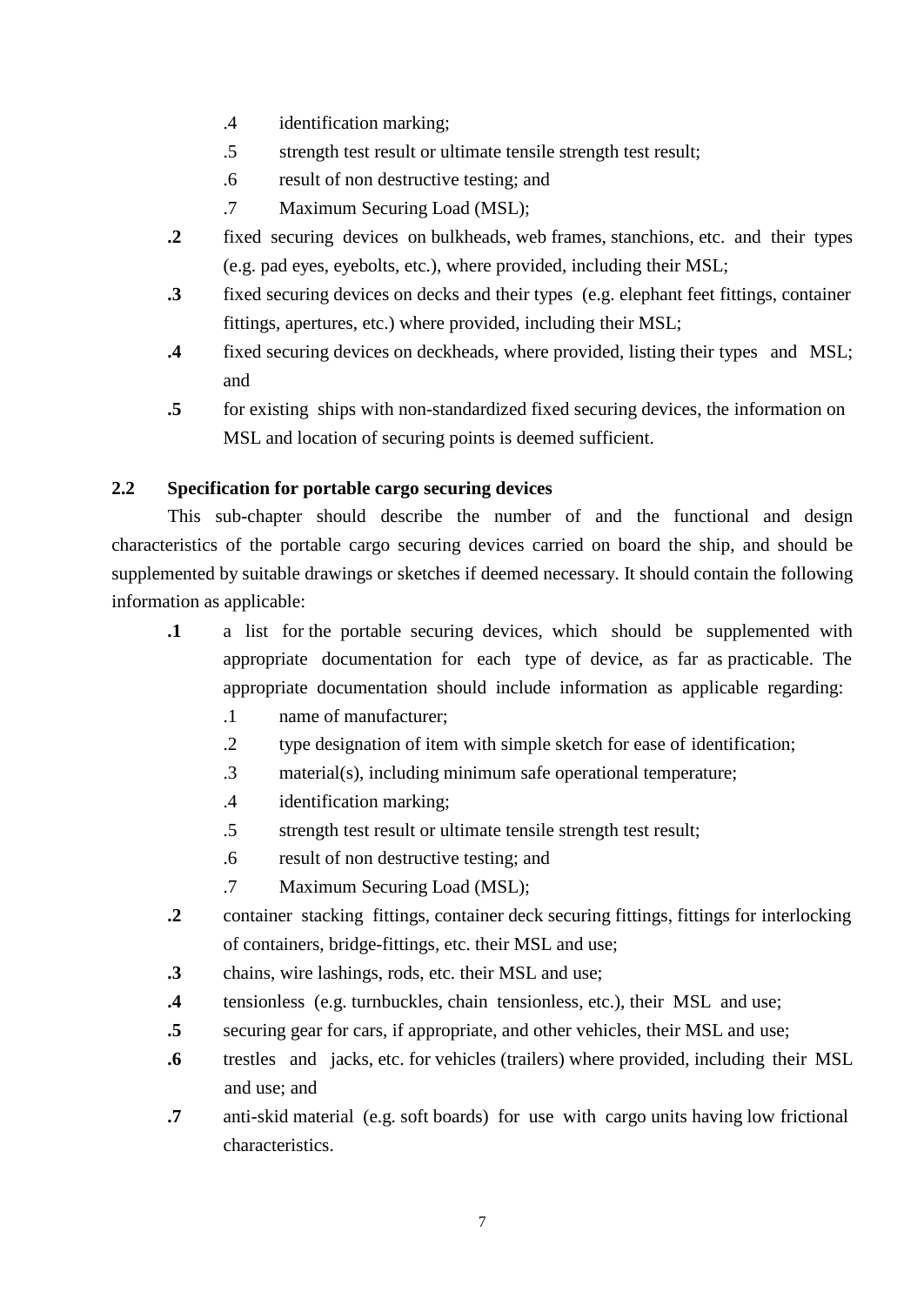#### **2.3 Inspection and maintenance schemes**

This sub-chapter should describe inspection and maintenance schemes of the cargo securing devices on board the ship.

- **1** Regular inspections and maintenance should be carried out under the responsibility of the master. Cargo securing devices inspections as a minimum should include:
	- .1 routine visual examinations of components being utilized; and
	- .2 periodic examinations/retesting as required by the Administration. When required, the cargo securing devices concerned should be subjected to inspections by the Administration.
- **.2** This sub -chapter should document actions to inspect and maintain the ship's cargo Securing devices. Entries should be made in a record book, which should be kept with the Cargo Securing Manual. This record book should contain the following information:
	- .1 procedures for accepting, maintaining and repairing or rejecting cargo securing devices; and
	- .2 record of inspections.
- **.3** This sub chapter should contain information for the master regarding inspections and adjustment of securing arrangements during the voyage.
- **.4** Computerized maintenance procedures may be referred to in this sub- chapter.

### **3 STOWAGE AND SECURING OF NON-STANDARDIZED AND SEMI-STANDARDIZED CARGO**

#### **3.1 Handling and safety instructions**

This sub-chapter should contain:

- **.1** instructions on the proper handling of the securing devices; and
- **.2** safety instructions related to handling of securing devices and to securing and unsecuring of units by ship or shore personnel.

#### **3.2 Evaluation of forces acting on cargo units**

This sub-charter should contain the following information:

- **.1** tables or diagrams giving a broad outline of the accelerations which can be expected in various positions on board the ship in adverse sea conditions and with a range of applicable meta centric height (GM) values;
- **.2** examples of the forces acting on typical cargo units when subjected to the accelerations referred to in paragraph 3.2.1 and angles of roll and meta centric height (GM) alues above which the forces acting on the cargo units exceed the permissible limit for the specified securing arrangements as far as practicable;
- **.3** examples of how to calculate number and strength of portable securing devices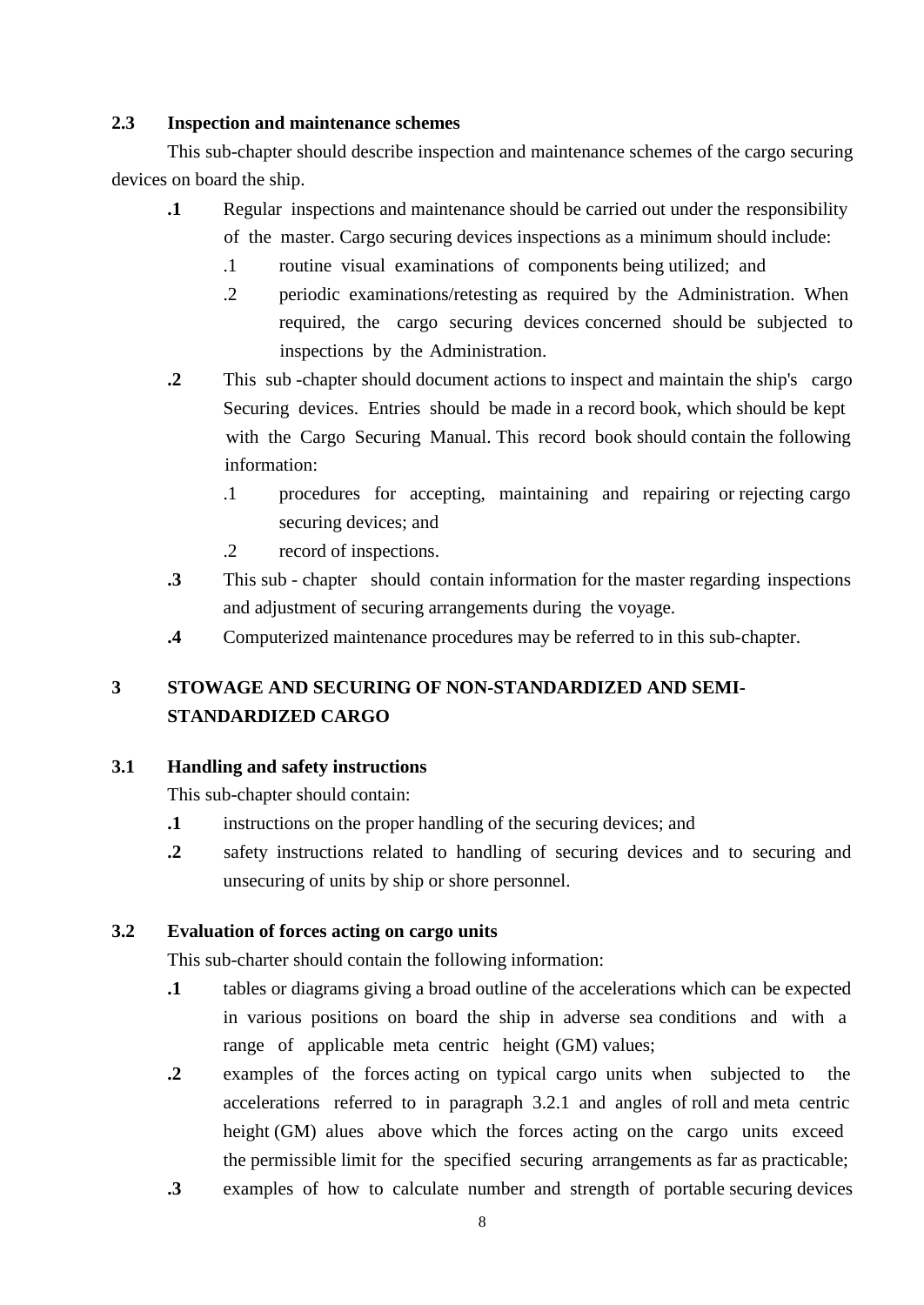Required to counteract the forces referred to in 3.2.2 as well as safety factors to be used for different types of portable cargo securing devices. Calculations may be carried out according to annex 13 to the CSS Code or methods accepted by the Administration;

- **.4** it is recommended that the designer of a Cargo Securing Manual convert the calculation method used into a form suiting the particular ship, its securing devices and the cargo carried. This form may consist of applicable diagrams, tables or calculated examples; and
- **.5** other operational arrangements such as Electronic Data Processing (EDP) or use of a loading computer may be accepted as alternatives to the requirements of the above paragraphs 3.2.1 to 3.2.4, providing that this system contains the same information.

#### **3.3 Application of portable securing devices on various cargo units, vehicles and stowage blocks**

- **.1** This sub chapter should draw the master's attention to the correct application of portable securing devices, taking into account the following factors:
	- .1 duration of the voyage;
	- .2 geographical area of the voyage with particular regard to the minimum safe operational temperature of the portable securing devices;
	- .3 sea conditions which may be expected;
	- .4 dimensions, design and characteristics of the ship;
	- .5 expected static and dynamic forces during the voyage;
	- .6 type and packaging of cargo units including vehicles;
	- .7 intended stowage pattern of the cargo units including vehicles; and
	- .8 mass and dimensions of the cargo units and vehicles.
- **.2** This sub chapter should describe the application of portable cargo securing devices as to number of lashings and allowable lashing angles. Where necessary, the text should be supplemented by suitable drawings or sketches to facilitate the correct understanding and proper application of the securing devices to various types of cargo and cargo units. It should be pointed out that for certain cargo units and other entities with low friction resistance, it is advisable to place soft boards or other anti-skid material under the cargo to increase friction between the deck and the cargo.
- **.3** This sub chapter should contain guidance as to the recommended location and method of stowing and securing of containers, trailers and other cargo carrying vehicles, palletized cargoes, unit loads and single cargo items (e.g. wood pulp, paper rolls, etc.), heavy weight cargoes, cars and other vehicles.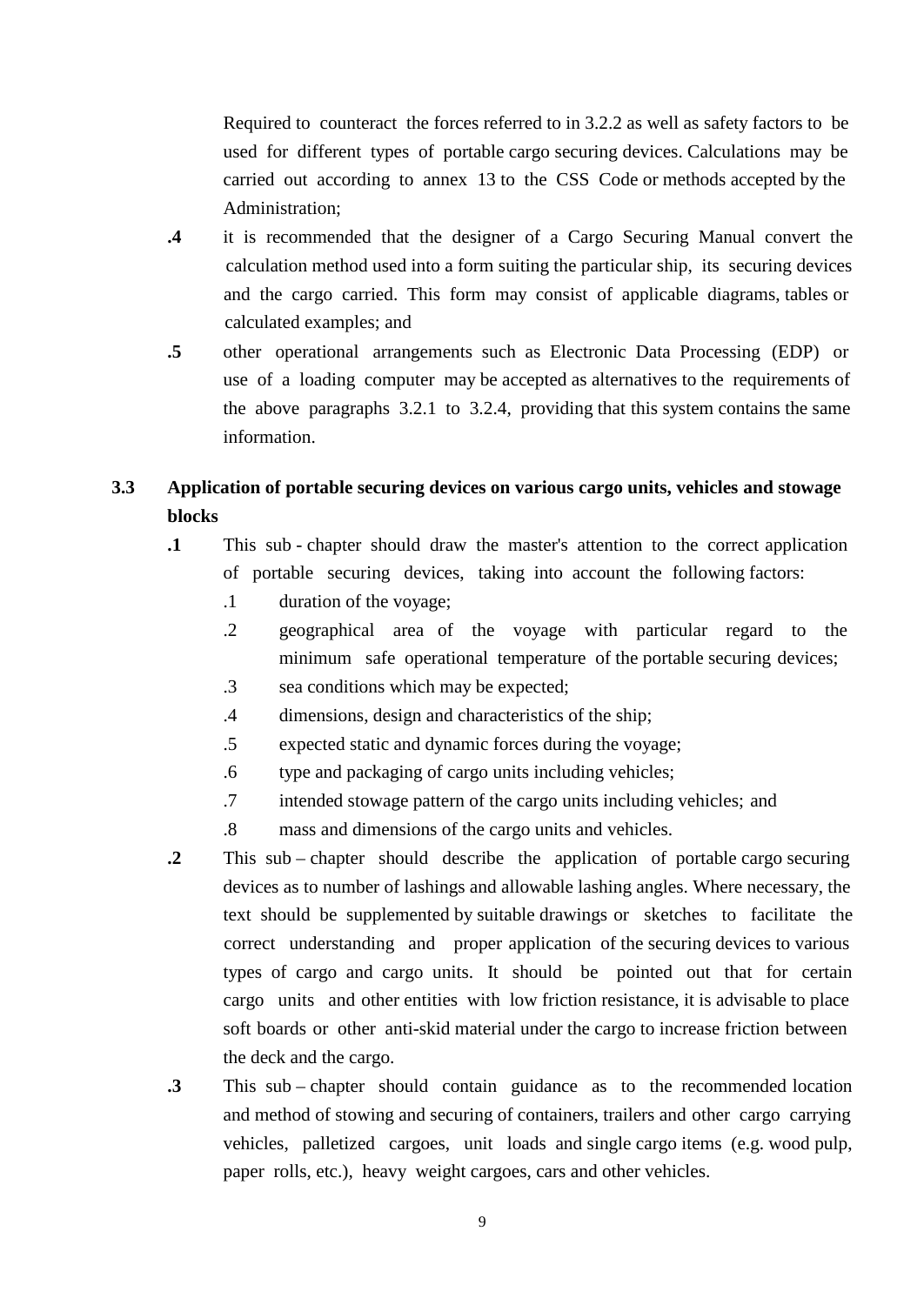#### **3.4 Supplementary requirements for ro - ro ships**

- **.1** The manual should contain sketches showing the layout of the fixed securing devices with identification of strength ( MSL ) as well as longitudinal and transverse distances between securing points. In preparing this sub - chapter further guidance should be utilized from IMO Assembly resolutions A.533(13) and A.581(14), as appropriate.
- **.2** In designing securing arrangements for cargo units, including vehicles and containers, on ro - ro passenger ships and specifying minimum strength requirements for securing devices used, forces due to the motion of the ship, angle of heel after damage or flooding and other considerations relevant to the effectiveness of the cargo securing arrangement should be taken into account.

#### **3.5 Bulk carriers**

If bulk carriers carry cargo units falling within the scope of chapter VI/5 or chapter VII/5 of the SOLAS Convention, this cargo shall be stowed and secured in accordance with a Cargo Securing Manual, approved by the Administration.

#### **4 STOWAGE AND SECURING OF CONTAINERS AND OTHER STANDARDIZED CARGO**

#### **4.1 Handling and safety instructions**

This sub-chapter should contain:

- **.1** instructions on the proper handling of the securing devices; and
- **.2** safety instructions related to handling of securing devices and to securing and unsecuring of containers or other standardized cargo by ship or shore personnel.

#### **4.2 Stowage and securing instructions**

This sub-chapter is applicable to any stowage and securing system (i.e. stowage within or without cell guides) for containers and other standardized cargo. On existing ships the relevant documents regarding safe stowage and securing may be integrated into the material used for the preparation of this chapter.

#### **.1 Stowage and Securing plan**

This sub-chapter should consist of a comprehensive and understandable plan or set of plans providing the necessary overview on:

- .1 longitudinal and athwart ship views of under deck and on deck stowage locations of containers as appropriate;
- .2 alternative stowage patterns for containers of different dimensions;
- .3 maximum stack masses;
- .4 permissible vertical sequences of masses in stacks;
- .5 maximum stack heights with respect to approved sight lines; and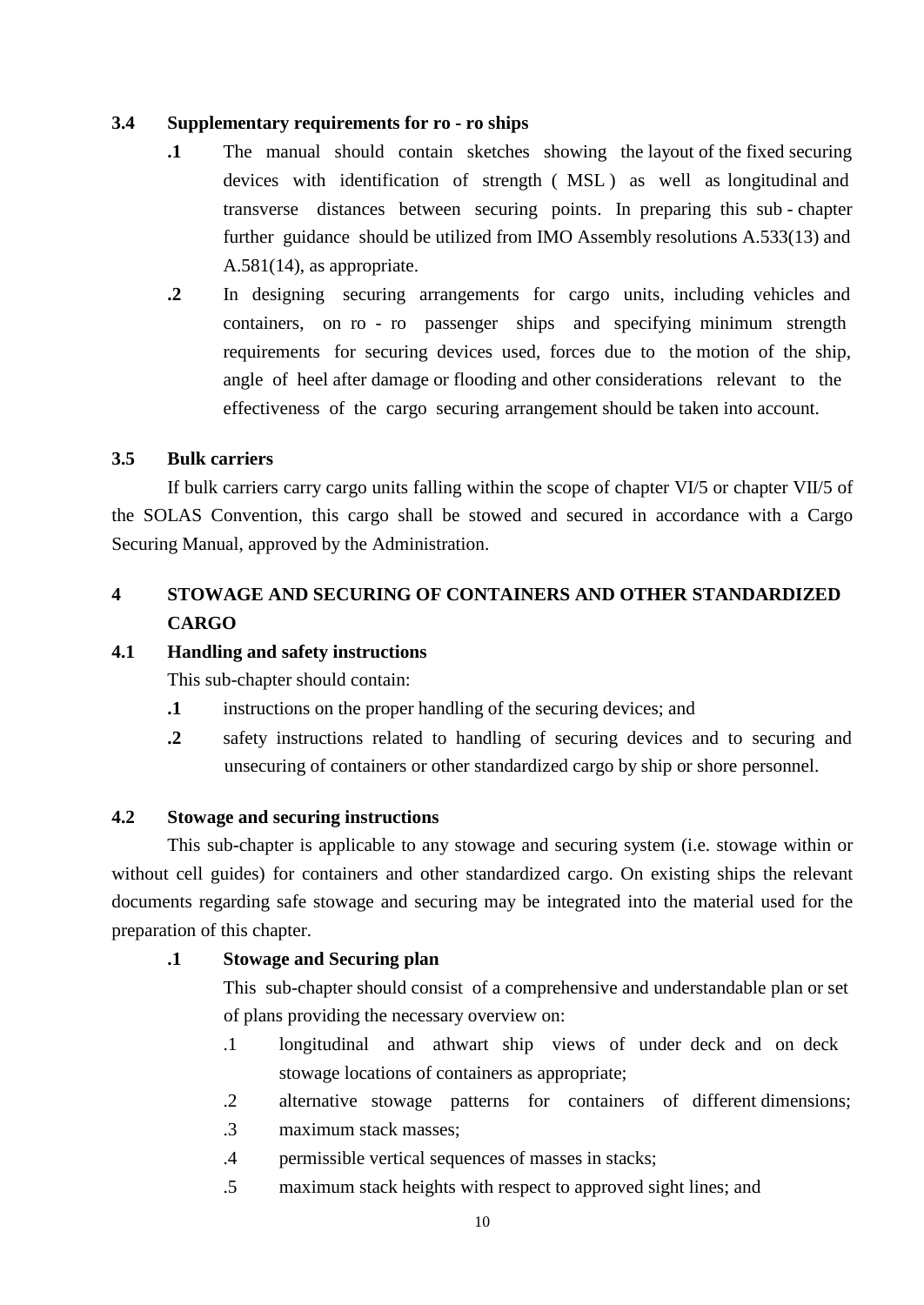.6 application of securing devices using suitable symbols with due regard to stowage position, stack mass, sequence of masses in stack and stack height. The symbols used should be consistent throughout the Cargo Securing Manual.

#### **.2 Stowage and securing principle on deck and under deck**

This sub-chapter should support the interpretation of the stowage and securing plan with regard to container stowage, highlighting:

- .1 the use of the specified devices; and
- .2 any guiding or limiting parameters as dimension of containers, maximum stack masses, sequence of masses in stacks, stacks affected by wind load, Height of stacks. It should contain specific warnings of possible consequences from misuse of securing devices or misinterpretation of instructions given.

#### **.3 Other allowable stowage patterns**

- .1 This sub-chapter should provide the necessary information for the master to deal with cargo stowage situations deviating from the general instructions addressed under sub - chapter 4.2, including appropriate warnings of possible consequences from misuse of securing devices or misinterpretation of instructions given.
- .2 Information should be provided with regard to, inter alia:
	- .1 alternative vertical sequences of masses in stacks;
	- .2 stacks affected by wind load in the absence of outer stacks;
	- .3 alternative stowage of containers with various dimensions; and
	- .4 permissible reduction of securing effort with regard to lower stacks masses, lesser stack heights or other reasons.

#### **4.3 Forces acting on cargo units**

- **.1** This sub chapter should present the distribution of accelerations on which the stowage and securing system is based, and specify the underlying condition of stability. Information on forces induced by wind and sea on deck cargo should be provided.
- **.2** It should further contain information on the nominal increase of forces or accelerations with an increase of initial stability. Recommendations should be given for reducing the risk of cargo losses from deck stowage by restrictions to stack masses or stack heights, where high initial stability cannot be avoided.

#### **5 CARGO SAFE ACCESS PLAN (CSAP)**

.1 Ships which are specifically designed and fitted for the purpose of carrying containers should be provided with a Cargo Safe Access Plan (CSAP) in order to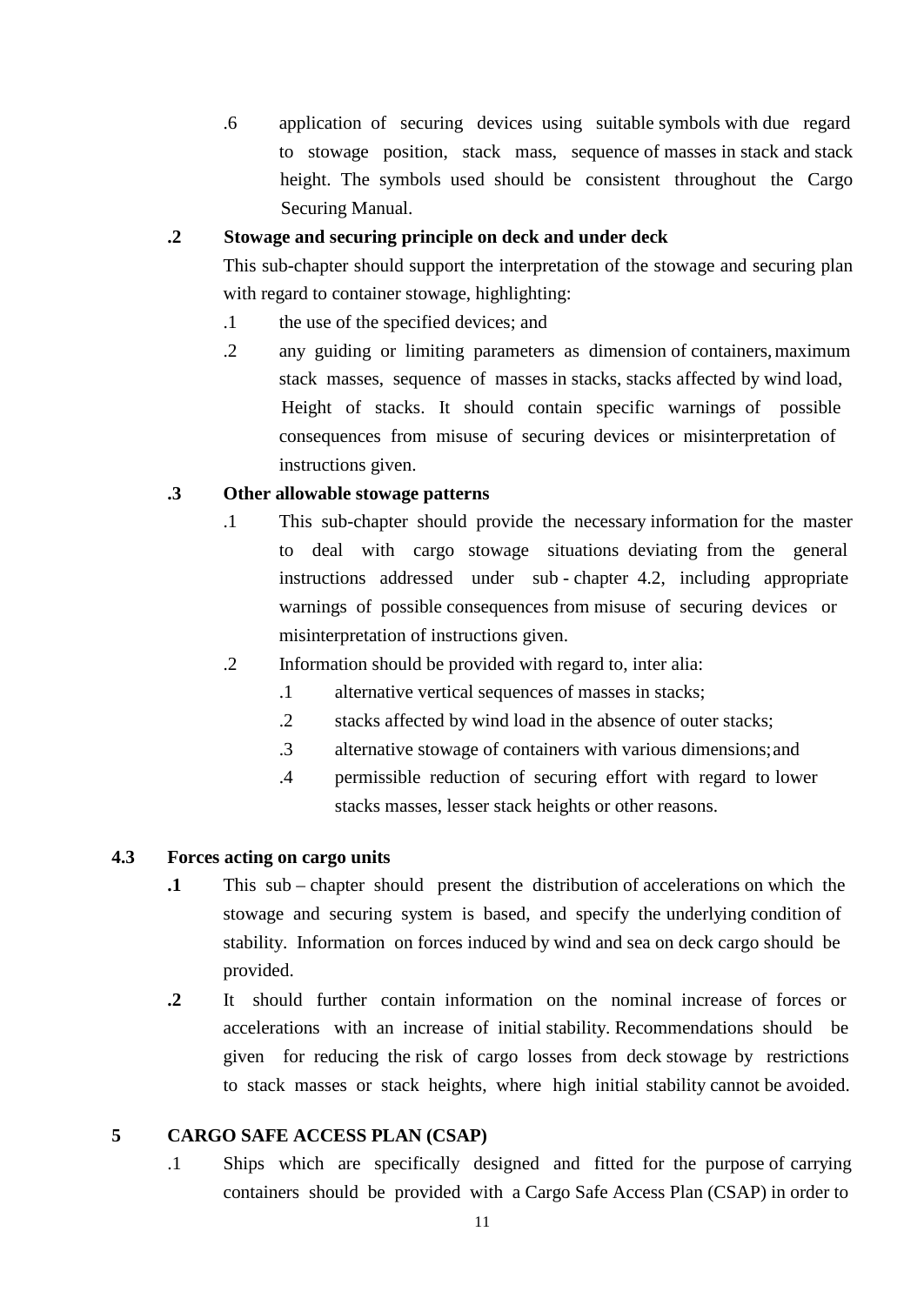demonstrate that personnel will have safe access for container securing operations. This plan should detail arrangements necessary for the conducting of cargo stowage and securing in a safe manner. It should include the following for all areas to be worked by personnel:

- .1 hand rails;
- .2 platforms;
- .3 walkways;
- .4 ladders;
- .5 access covers;
- .6 location of equipment storage facilities;
- .7 lighting fixtures;
- .8 container alignment on hatch covers/pedestals;
- .9 fittings for specialized containers, such as reefer plugs/ receptacles;
- .10 first aid stations and emergency access/egress;
- .11 gangways; and
- .12 any other arrangements necessary for the provision of safe access.
- .2 Guidelines for specific requirements are contained in annex 14 to the CSS Code.

#### **1.9. Cargo Information**

**1.9.1** Prior to shipment the shipper shall provide all necessary information about the cargo to enable the ship owner or ship operator to ensure that:

- 1. the different commodities to be carried are compatible with each other or suitable separated;
- 2. the cargo is suitable for the ship;
- 3. the ship is suitable for the cargo; and
- 4. the cargo can be safely stowed and secured on board the ship and transported under all expected conditions during the intended voyage.

**1.9.2** The master should be provided with adequate information regarding the cargo to be carried so that its stowage may be properly planned for handling and transport.

#### **1.10 Type approval for Cargo Securing Device**

**1.10.1** Administration may accept Type approval which is based on plan approval and prototype testing, issued by Recognized Organization or Class Society. Type approval scheme consists of two alternatives, with two different certificate:

(1) Type approval certificates are based on a review of the design, i.e. plan approval, and are issued for products that have been manufactured and prototype tested, and is only valid for the one manufacturing plant. Certificates are valid for 2 or 4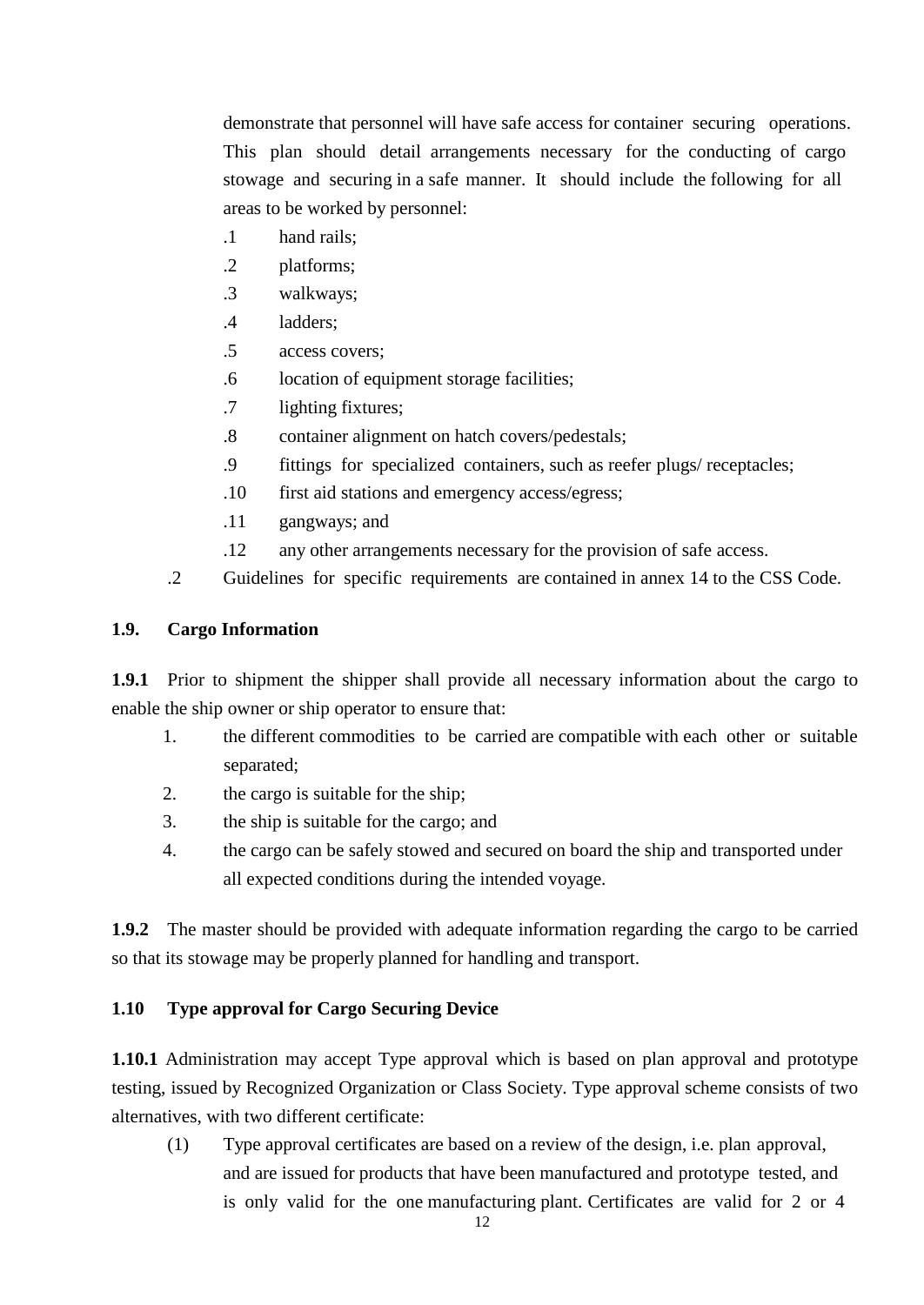years and will be entered in the Recognized Organization or Class Society's register of Approved Products and Manufacturers.

(2) Design assessment for type approval certificates are based only upon a review of the design of a component. However, before any product certificates for securing devices can be issued based on this scheme, prototype tests have to be carried out. Normally, prototype tests have to be done by each manufacturer of a product, but after special consideration the Recognized Organization or Class Society may accept that prototype testing not be repeated when production is started by a new manufacturer. Design assessment for type approval certificates are valid for 4 years.

Manufacturers that produce components covered by a design assessment for type approval certificate can, upon request, be given a type approval certificate. This certificate will always refer to the holder of the design assessment for type approval certificate, and does not give the manufacturer any right to manufacture the product without the consent of the designer. Such type approval is recommended for products that are produced in series or where the designer and manufacturer expect repeat orders.

One type approval or design assessment for type approval certificate may cover different variations of the same basic type of device. Variations may include e.g. different materials, lengths or breaking loads. Each variation may have to be prototype tested.

#### **1.10.2 Plan Approval**

Approval will be based on an evaluation of the strength of each securing device, as described in the following subsections. However, factors related to safe use will also be considered:

- 1. Securing devices that function as mechanisms must have safe and reliable operation throughout their operational lifespan.
- 2. The risk of incorrect application of securing devices should be minimized through design, marking or labeling and user instructions.
- 3. For devices that may have small margins against malfunction or failure,a more detailed analysis of safety will be considered; such smaller margins may for instance be related to:
	- wear or corrosion
	- small contact areas for load transfer
	- difficult or impossible verification that the device is properly attached and locked after application
		- enhanced need for maintenance.

Cargo securing devices may be subject to tension, compression or shear forces, or combinations thereof. The forces may be static or dynamic. However, during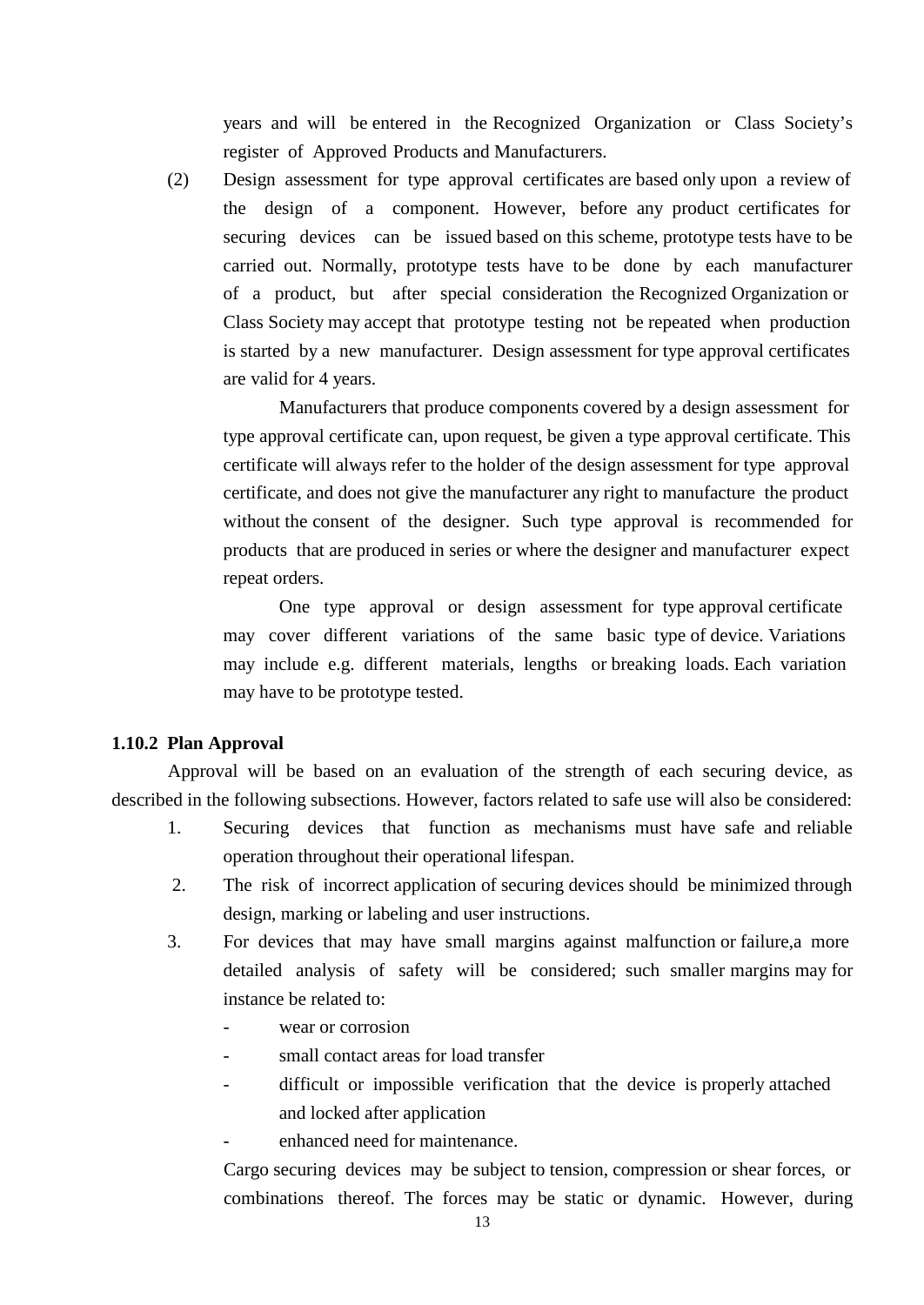prototype testing the test specimens will normally be subject to one type of static force at a time. During operation, securing devices are normally subjected to cyclic loads. This shall be taken into account in the design and choice of materials, so that the possibility of fatigue failure is minimized. For some devices subject to compression loads, e.g. tension/pressure elements and long bridge stackers, buckling strength may have to be considered.

#### **1.10.3 Prototype testing**

Type approval certificates are issued after satisfactory prototype tests have been carried out. Integral support fittings may, upon special consideration, be exempt from prototype testing.

- .1 Prototype testing of each item shall be performed on at least two samples. Test loads shall be applied in a test rig simulating the actual service conditions. All test samples shall withstand at least the specified minimum breaking strength. A test result report describing the test arrangement, supports, test angles, applied loads and results shall be issued.
- .2 For support fittings which are to be welded into the hull structure, the test condition shall simulate the welded, in-service condition.
- .3 Prototype testing may be replaced by suitable calculations in cases wheretesting is impractical, e.g. for certain types of integral support fittings.

#### **1.11 Cargo Securing Manual Validity and Approval:**

**1.11.1** Once approved, the Cargo Securing Manual for a particular ship remain valid unless there are major changes and alterations that have been made on the general structure and intended use of the ship. In this case, an amended Cargo Securing Manual reflecting such changes/alterations shall have to be submitted or review, evaluation and approval of the Administration.

#### **1.12. References**

- **1.12.1.** SOLAS 1974, as amended, Chapter VI/2, VI/5 and VII/5
- **1.12.2.** IMO, MSC.1/Circ. 1353/Rev.1 Revised Guidelines for the Preparation of the Cargo Securing Manual
- **1.12.3.** The Code of Safe Practice for Cargo Stowage and Securing (CSS Code)
- **1.12.4.** IMO, Res.A.714(17) Code of Safe Practice for Cargo Stowage and Securing
- **1.12.5.** IMO Res.A.489(XII) Safe stowage and securing of cargo units and other entities in ships other than cellular container ships
- **1.12.6.** IMO MSC/Circ.745 Guidelines for the preparation of the cargo securing manual
- **1.12.7.** IMO Res.A.533(13) Elements to be taken into account when considering the safe stowage and securing of cargo units and vehicles in ships
- **1.12.8.**IMO Res.A.581(14) Guidelines for securing arrangements for the transport of road vehicles on ro-ro ships